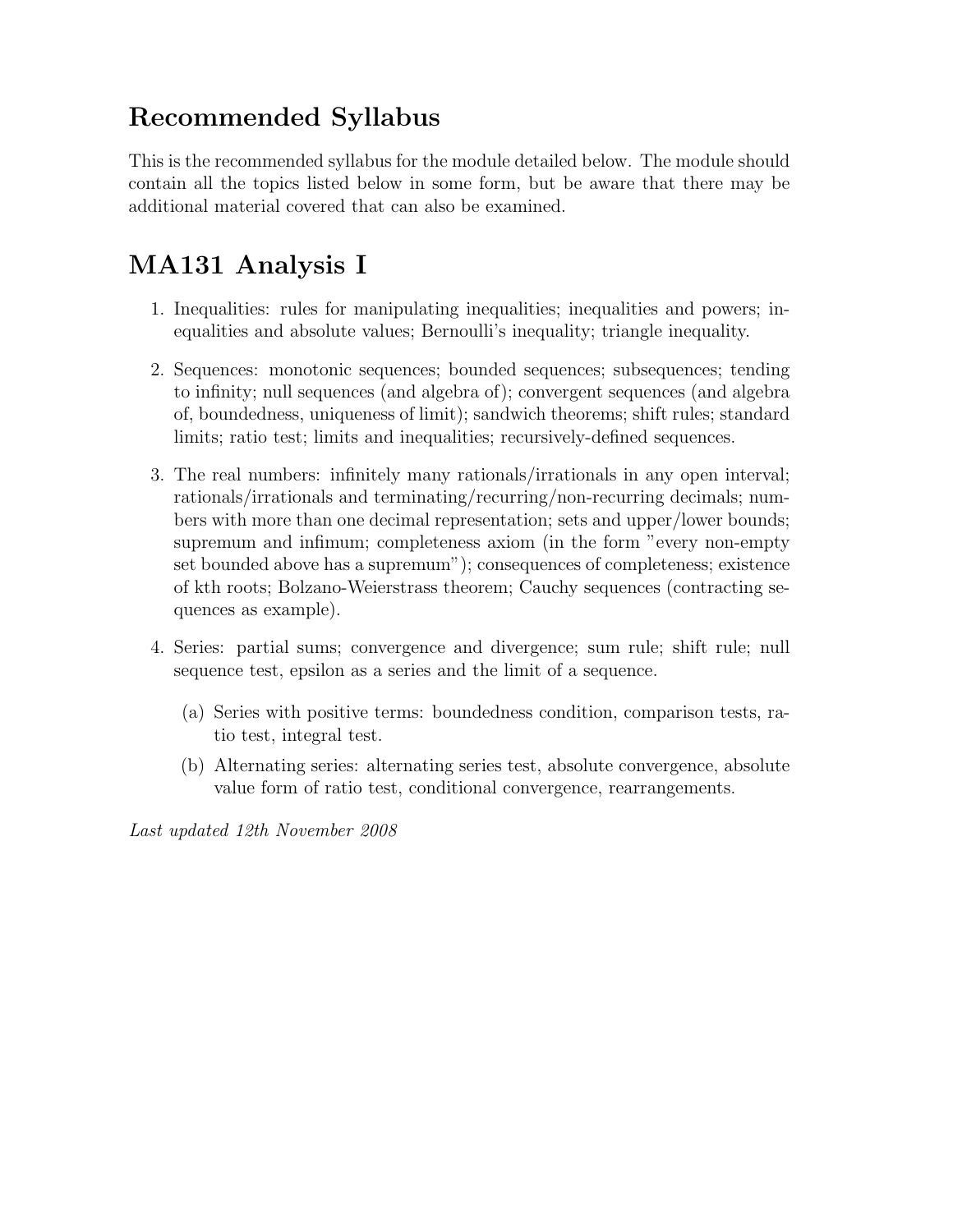## Recommended Syllabus

This is the recommended syllabus for the module detailed below. The module should contain all the topics listed below in some form, but be aware that there may be additional material covered that can also be examined.

## MA131 Analysis II

1. Continuity

Definition of sequential continuty A function sequentially discontinuous everywhere A function sequentially continuous at just one point Defiinition of continuity Equivalence of continuity and sequential continuity Sums, products and quotients of continuous functions Continuity of composition Continuity of standard functions

2. Properties of continuous functions

The Intermediate Value Theorem Solving equations Fixed point theorem The Inverse Function Theorem The Max-Min Existence Theorem

3. Continuous Limits

Definition of continuous limit Uniqueness of the value of a lmit Sequential definition of a continuous limit Squeeze rule for limits of functions Definition of one-sided continuous limit Infinite limits and limits at infinity

4. Differentiability

Definitions of dfferentiability Differentiability implies continuity Continuity does not imply differentiability A function that is only differentiable and continous at one point Sums, products and quotients The chain rule The inverse rule

5. Properties of differentiable functions

Derivative is zero at max and min Rolle's Theorem The Mean Value Theorem Non-zero derivative implies strictly monotonic Inverse function theorem for differentiable functions

6. Higher order derivatives

Definition of higher order derivatives Definition of  $C<sup>k</sup>$  space Definition of derivatives on closed intervals

7. Power Series

Definition of radius of convergence Existence of radius of convergence Formula for the radius of convergence Ratio test and root test for power series Differentiation of power series

8. Taylor's Theorem

Taylor's Theorem Cauchy's version of Taylor's Theorem Estimating errors L'Hopital's Rule The Binomial series